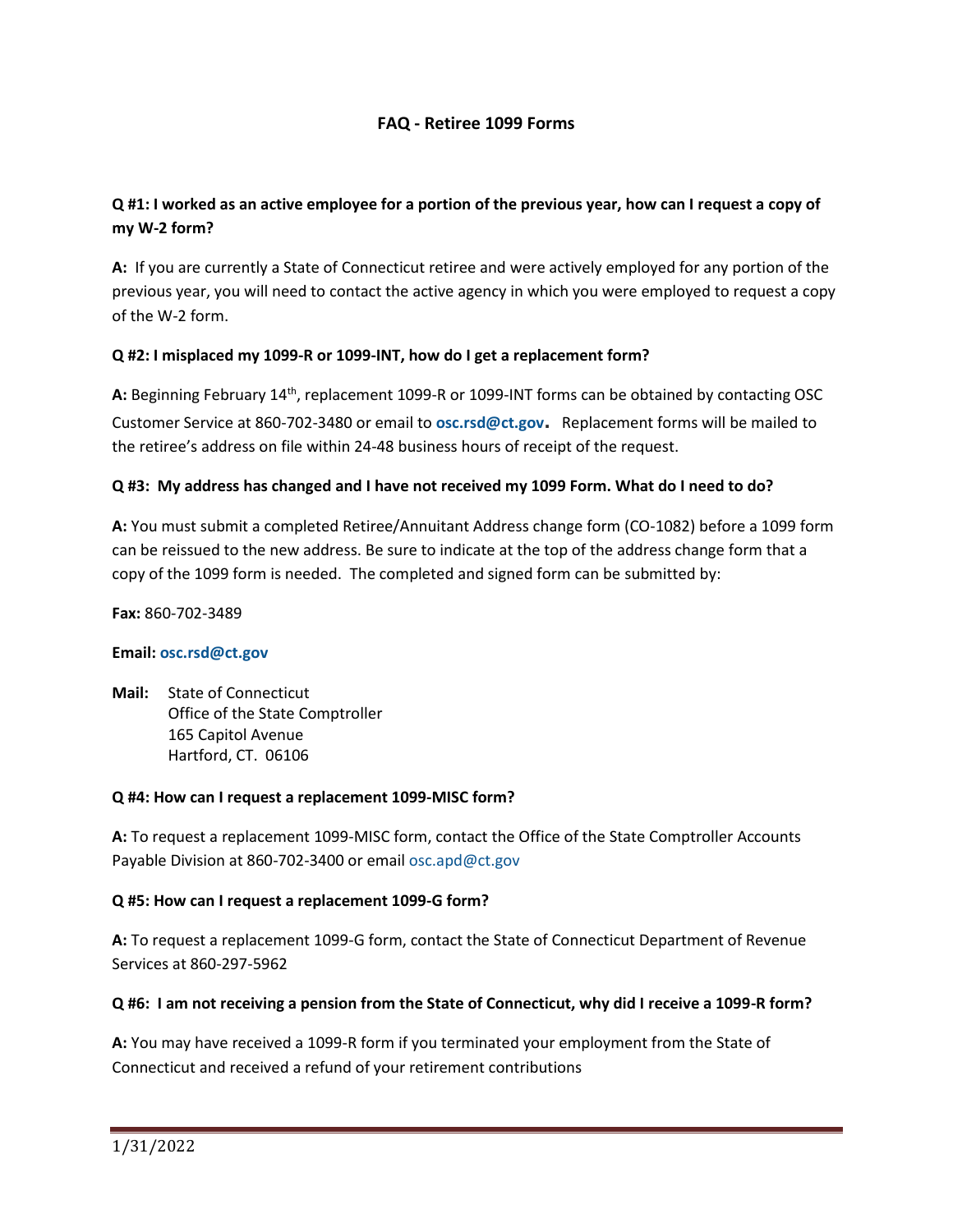### **Q #7: Why did I receive a 1099-INT Form?**

**A:** The 1099-INT form is used to report interest paid. This would typically occur if you were owed a lump-sum retroactive payment with accrued interest, due to the finalization of your pension in the previous year. You will not receive a 1099INT form unless you received a retroactive payment with interest paid in the prior year.

## **Q #8: Who do I contact if I feel that there is a discrepancy between my records and information on my 1099 form?**

**A:** Contact the OSC Customer Service at 860-702-3480 to speak with a representative. Be sure to give a detailed description as to why you believe that an error has been made on the coding of the 1099 form you have received. Your request will be reviewed and you will be contacted once a decision has been made.

### **Q #9: Why did I receive a corrected 1099 form?**

**A:** There are multiple reasons you may have received a corrected 1099 form, the most common reasons are: it was determined that there was coding error on the 1099 or if a payment was backed out for the prior year.

## **Q #10: If a retiree or optionee received pensionable earnings last year, but now that individual is deceased. Where will the 1099 form be sent?**

**A:** The 1099 form for the now deceased retiree or optionee will be sent to either the individuals address that we have on file or to the Executor of the Estate, if that information has been provided to the Retirement Payroll Unit.

### **Q #11: What are post-tax contributions?**

**A:** These are the after-tax deductions you contributed from your pay towards your retirement plan when you were an active employee. When filing taxes, these post-tax contributions are often referred to as Basis or Cost in Plan.

### **Q #12: Why don't I have any post-tax contributions?**

**A:** Post-Tax contributions were no longer taken from SERS members as of 7/1/1997. All retirement plan deductions taken after 7/1/1997 were taken as pre-tax.

#### **Q #13: How do I know what my post-tax contributions are?**

**A:** You were sent a contribution letter after your retirement that advised what your post-tax contributions were, if any. This letter is only sent out once, so be sure to retain this letter for your records. New retirees receiving their first 1099-R will have the post-tax amount listed in box 9b – note that this will only be included on the first 1099-R that you receive as a retiree. It is the retiree's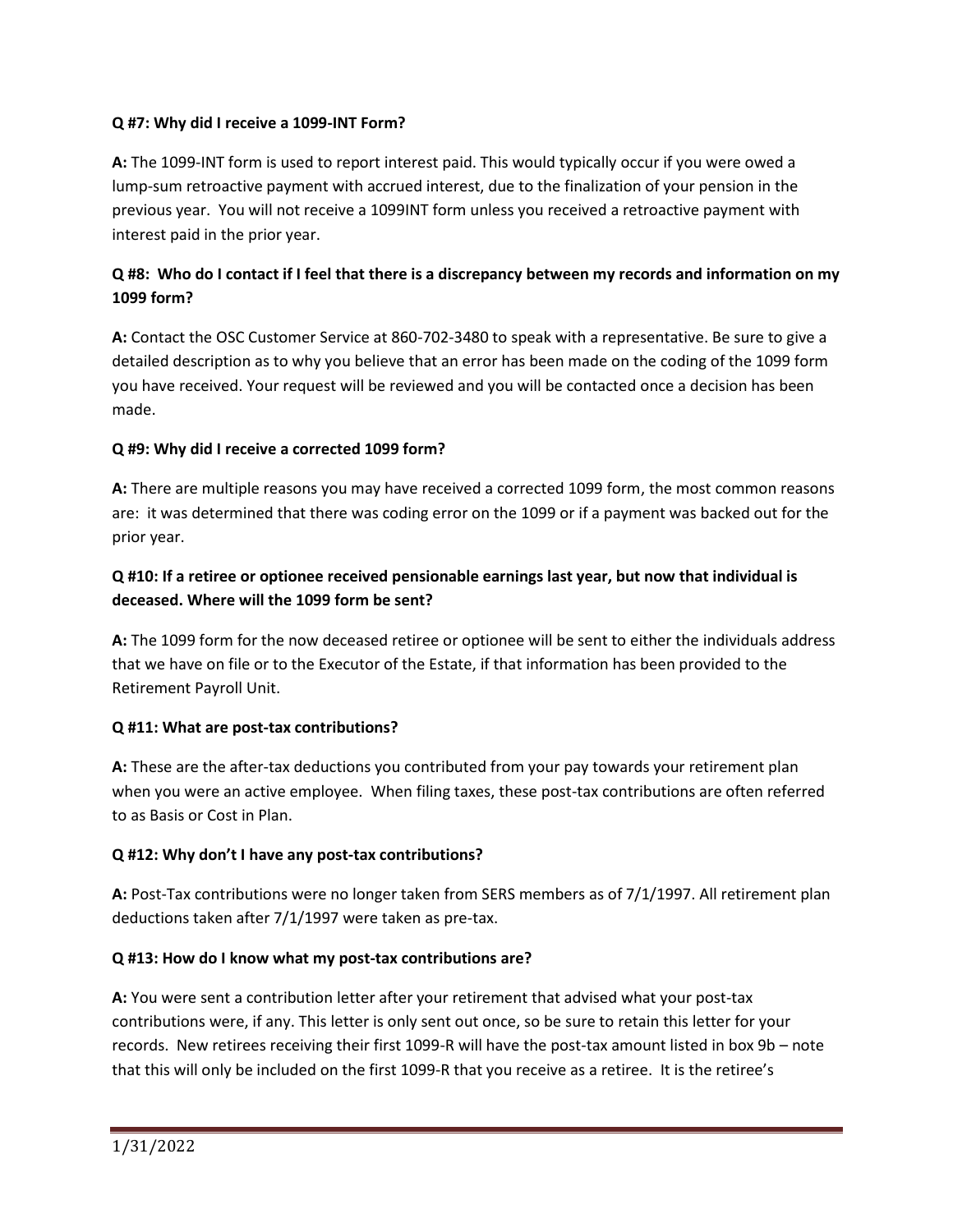responsibility to keep track of the post-tax contributions remaining balance available after each tax filing.

### **Q #14: How do I use my post-tax contributions when filing my taxes?**

**A:** Consult your personal tax advisor for assistance. For additional information refer to the IRS document titled 'Simplified Method Worksheet'. Below are some helpful tips:

- State of Connecticut Retiree Pension is a Qualified Pension Plan.
- Cost in Plan (or Plan Cost or Basis) is the post-tax amount in which you contributed towards your retirement plan as an active employee.
- Annuity Starting Date is your Date of Retirement.
- You will also need to know your age (and your annuitants age if applicable) at the time of retirement.

# **Q #15: Why is Box 2b on my form marked as taxable amount not determined?**

**A:** Typically, Box 2b will be marked as taxable amount not determined for retirees with post-tax contributions. You must consult your personal tax advisor for assistance and/or use the Simplified Method to determine the taxable amount of your pension.

### **Q #16: I am a Disability Retiree, is my pension taxable?**

**A:** You must consult your personal tax advisor or the IRS to determine the taxable amount of your pension. Note your Box 7 Distribution code will be marked as a '3' if you are a disability retiree.

# **Q #17: What happens if there are Post-Tax contributions (Equity) that has not been fully exhausted by the retiree before their death?**

**A:** The optionee continuing the pension benefits can resume utilizing the remaining post-tax contributions on their own tax filling. The optionee would need to refer to the retiree's contributions letter and then determine how much is remaining in post-tax contributions in order to use the amount when filing their taxes going forward. Be sure to contact your personal tax advisor if you require further assistance.

# **Q #18: I would like to change the amount of Federal or CT State taxes taken from my future monthly pension check, how can I do that?**

**A:** You can call the OSC Customer Service Center at 860-702-3480 to request the appropriate form be sent to you. You can also navigate to Office of the State Comptroller website to obtain the forms at [www.osc.ct.gov,](http://www.osc.ct.gov/) then proceed to Retiree Resources, Common Forms and then scroll down to the Retirement Payroll Unit section. There you can find links to the following tax forms:

■ The Federal W4P Withholding Certificate for Pension or Annuity Payments is to be completed for Federal Tax changes on your pension. Please continue to utilize the 2021 W-4P form to make changes. The 2022 W4-P form is not available at this point.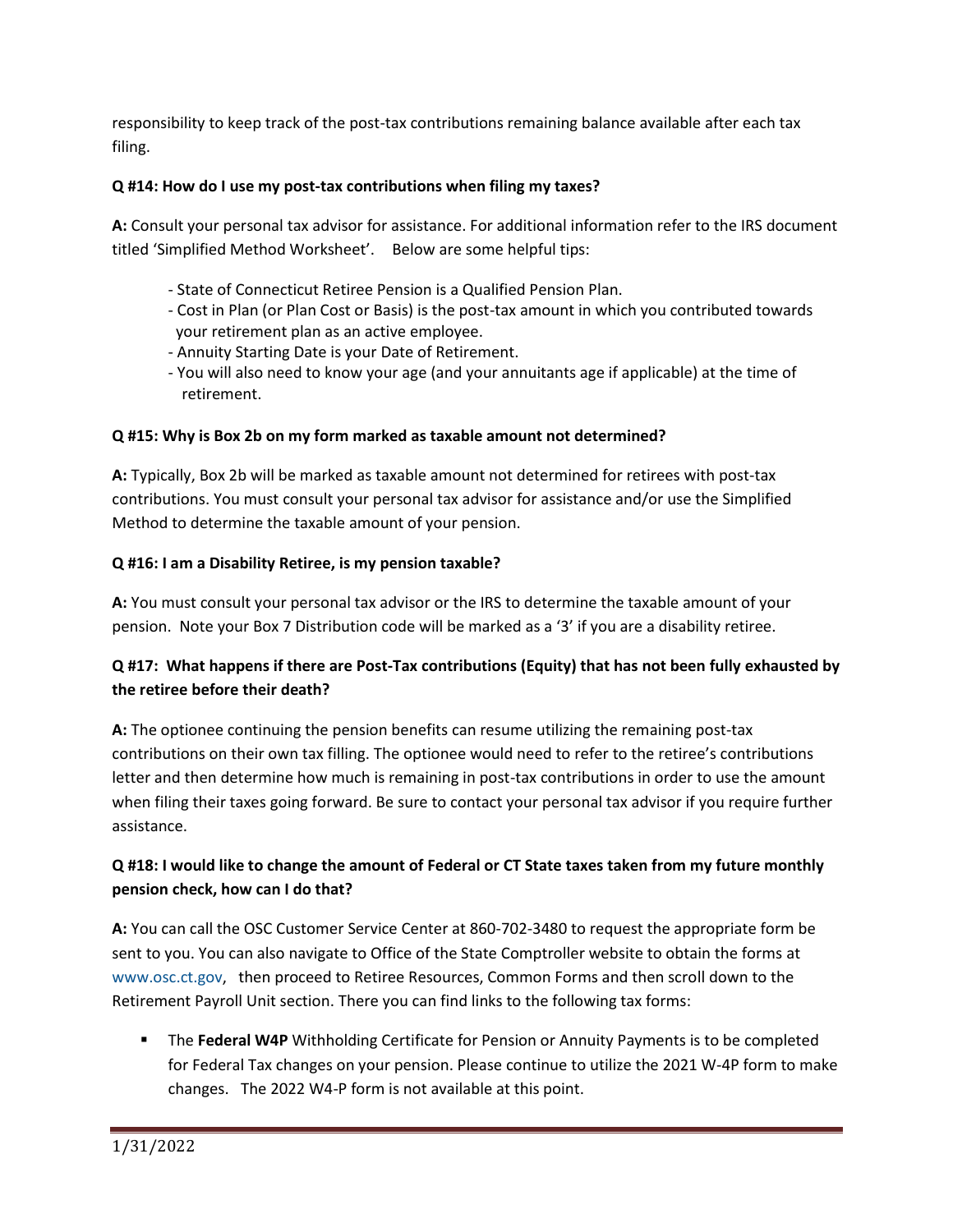**EXTER 15 The CT-W4P** Withholding Certificate for Pension or Annuity Payments is to be completed for CT Tax changes on your pension

### **Q #19: Is my State of Connecticut Pension considered to be an IRA with Required Minimum Distributions?**

**A:** No, the State of CT pension is not an IRA and does not fall under this category.

| <b>Distribution Code 1</b> | You received an Early distribution and were under the age of 59 $\frac{1}{2}$ as of |
|----------------------------|-------------------------------------------------------------------------------------|
|                            | December 31 (see below for exceptions)                                              |
| <b>Distribution Code 2</b> | You received an Early distribution and were under the age of 59 $\frac{1}{2}$ as of |
|                            | December 31 but have one the following exceptions:                                  |
|                            | a) State Police or Fire Hazardous Duty Professional and at least                    |
|                            | age 50                                                                              |
|                            | b) Age 55 and older (but under 59 $\frac{1}{2}$ )                                   |
|                            | *Corrections Officers fall into this category                                       |
|                            | Active refund to both Member and QDRO<br>C)                                         |
| <b>Distribution Code 3</b> | You received a Disability Pension                                                   |
| <b>Distribution Code 4</b> | You received benefits as a beneficiary after the death of the plan participant      |
| <b>Distribution Code 7</b> | You received a Normal Distribution and were at least age 59 1/2 as of               |
|                            | December 31                                                                         |

#### **See below for 1099-R Coding Guidelines regarding the Box 7 Distribution Code:**

#### **Q #20: I am a retired Corrections Officer, why is Box 7 on my 1099-R coded with a '1' and not a '2'.**

A: Please refer to IRS Publication 575 which identifies the criteria to be considered a qualified public safety employee per IRS guidelines. Retired Corrections Officers must be at least the age of 55 in order for Box 7 to be coded as '2'.

If you are coded as a '1', be sure to file IRS form 5329 with your tax filing. Additional information regarding the 5329 process can be found here: [https://www.osc.ct.gov/1099rcodingchange.html.](https://www.osc.ct.gov/1099rcodingchange.html)

Review the guidelines below when completing form 5329: